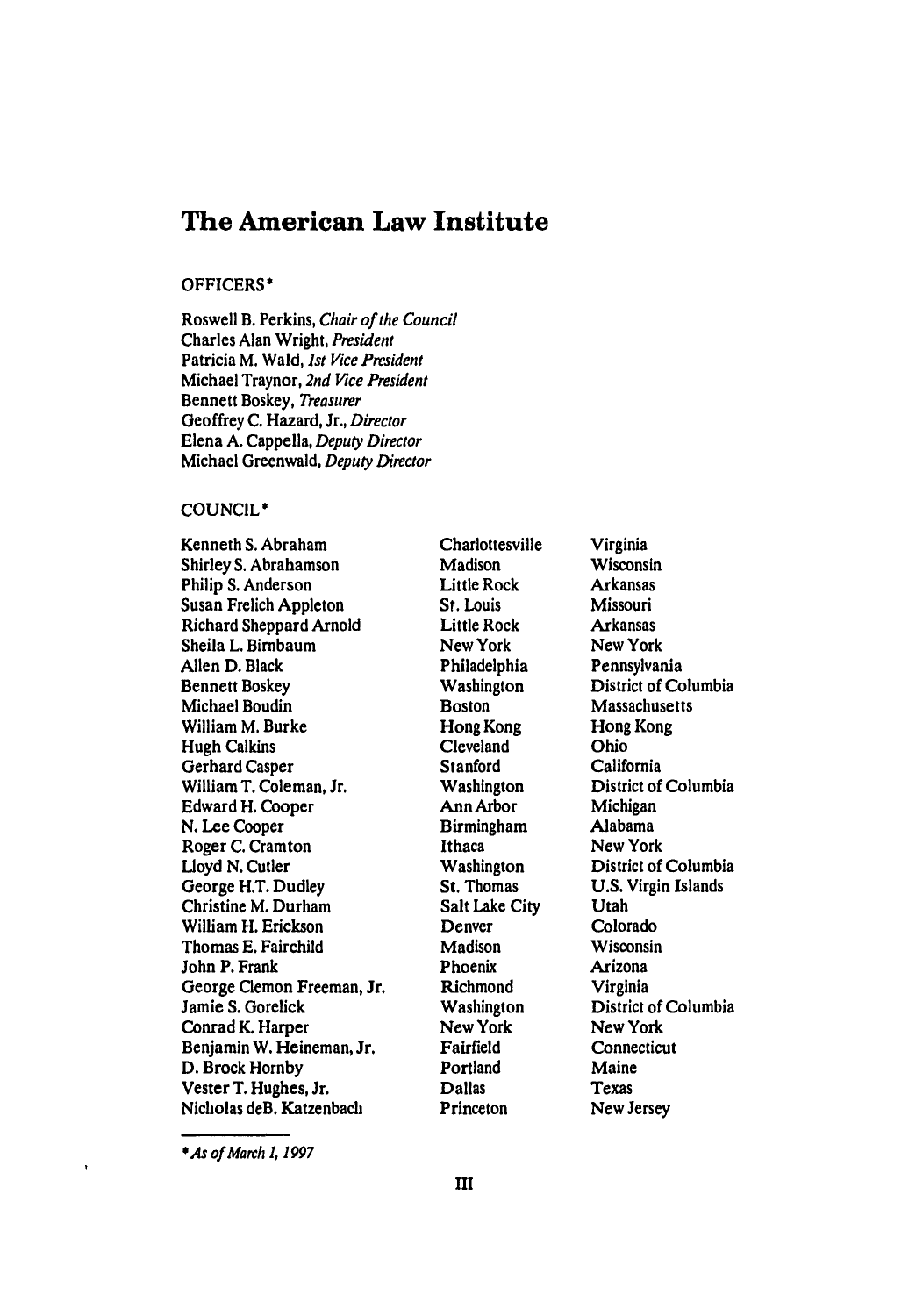### **COUNCIL**

**Berkeley** 

Herma Hill Kay Judith **S.** Kaye Carolyn Dineen King Pierre N. Leval Betsy Levin Hans A. Linde Martin Lipton Robert MacCrate John W. Martin, Jr. Hale McCown Vincent L. McKusick Robert H. Mundheim Roswell B. Perkins Harvey S. Perlman Ellen Ash Peters Louis H. Pollak Ernest J. Sargeant Mary M. Schroeder Bernard G. Segal\* Sherwin P. Simmons Wm. Reece Smith, Jr. Robert A. Stein John T. Subak Michael Traynor Bill Wagner Patricia M. Wald Lawrence E. Walsh Elizabeth Warren William H. Webster George Whittenburg Herbert P. Wilkins James H. Wilson, Jr. Charles Alan Wright

New York Houston New York Washington Salem New York New York Dearborn Lincoln Portland New York New York Lincoln **Hartford** Philadelphia Boston Phoenix Philadelphia Miami Tampa Chicago Philadelphia San Francisco Tampa Washington Oklahoma City Cambridge Washington Amarillo **Boston** Atlanta Austin

California New York Texas New York District of Columbia Oregon New York New York Michigan Nebraska Maine New York New York Nebraska **Connecticut** Pennsylvania Massachusetts Arizona Pennsylvania Florida Florida Illinois Pennsylvania California Florida District of Columbia Oklahoma Massachusetts District of Columbia Texas **Massachusetts** Georgia Texas

#### *Emeritus* Council *Members*

Joseph F. Johnston Edward Hirsch Levi Lyman M. Tondel, Jr. Herbert Wechsler\*\* John Minor Wisdom

Birmingham Chicago Aurora New York New Orleans

Alabama Illinois Colorado New York Louisiana

The Executive Office THE **AMERICAN** LAW **INSTITUTE** 4025 Chestnut Street Philadelphia, Pennsylvania 19104-3099

Counselor Emeritus

*\*\** Director Emeritus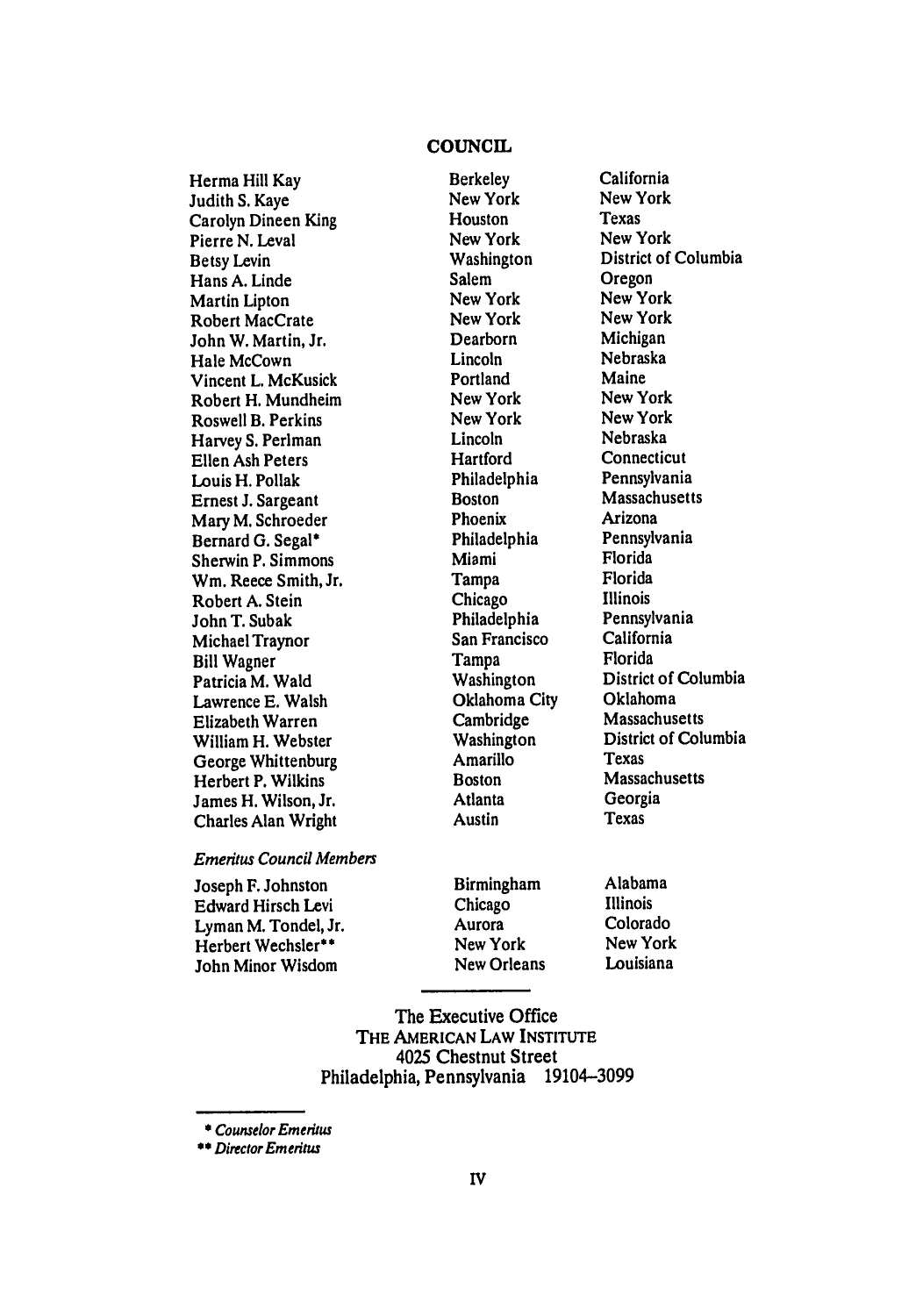#### **REPORTERS**

**GRANT S. NELSON,** University of California at **Los** Angeles School of Law, Los Angeles, California

**DALE A.** WHITMAN, **J.** Reuben Clark Law School, Brigham Young University, Provo, Utah

#### ADVISERS **\***

- **CURTIS J.** BERGER, Columbia University School of Law, New York, New York
- ROGER BERNHARDT, Golden Gate University School of Law, San Francisco, California [from **1992]**
- CHARLES **G.** BLAINE, Buffalo, **N. .,,** York [from **1991** to 1994]

**HUGH A.** BRODKEY, Chicago, Illinois

- **ANN** M. BURKHART, University of Minnesota Law School, Minneapolis, Minnesota
- **GEORGE** H.T. **DUDLEY,** St. Thomas, **U.S.** Virgin Islands [from **19921**
- MORTON P. FISHER, JR., Baltimore, Maryland
- MARWIN GARFINKEL, Philadelphia, Pennsylvania
- RICHARD R. GOLDBERG, Philadelphia, Pennsylvania

JOHN A. GOSE, Seattle, Washington

- **JOHN** D. HASTIE, Oklahoma City, Oklahoma
- MENDES HERSHMAN, New York, New York [Deceased **1992]**
- MICHAEL H. HOEFLICH, University of Kansas School of Law, Lawrence, Kansas
- BARBARA TAYLOR **MATTIS,** University of Miami School of Law, Coral Gables, Florida
- NOEL W. NELLIS, San Francisco, California
- **OWEN C. OLPIN,** Los Angeles, California
- ANNA B. POPE, San Francisco, California
- **MICHAEL** H. RUBIN, Baton Rouge, Louisiana [from **1990]**

FLORA **SCHNALL,** New York, New York

STEFAN F. TUCKER, Washington, District of Columbia

**GEORGE** WHITTENBURG, Amarillo, Texas

ROBERT M. ZINMAN, Saint John's University School of Law, Jamaica, New York

#### EX OFFICIO

ROSWELL B. PERKINS, New York, New York

*Chair of the Council, The American Law Institute* CHARLES **ALAN WRIGHT,** Austin, Texas

*President, The American Law Institute* GEOFFREY **C.** HAzARD, JR., Philadelphia, Pennsylvania *Director, The American Law Institute*

\* Status as of May 14, **1996.**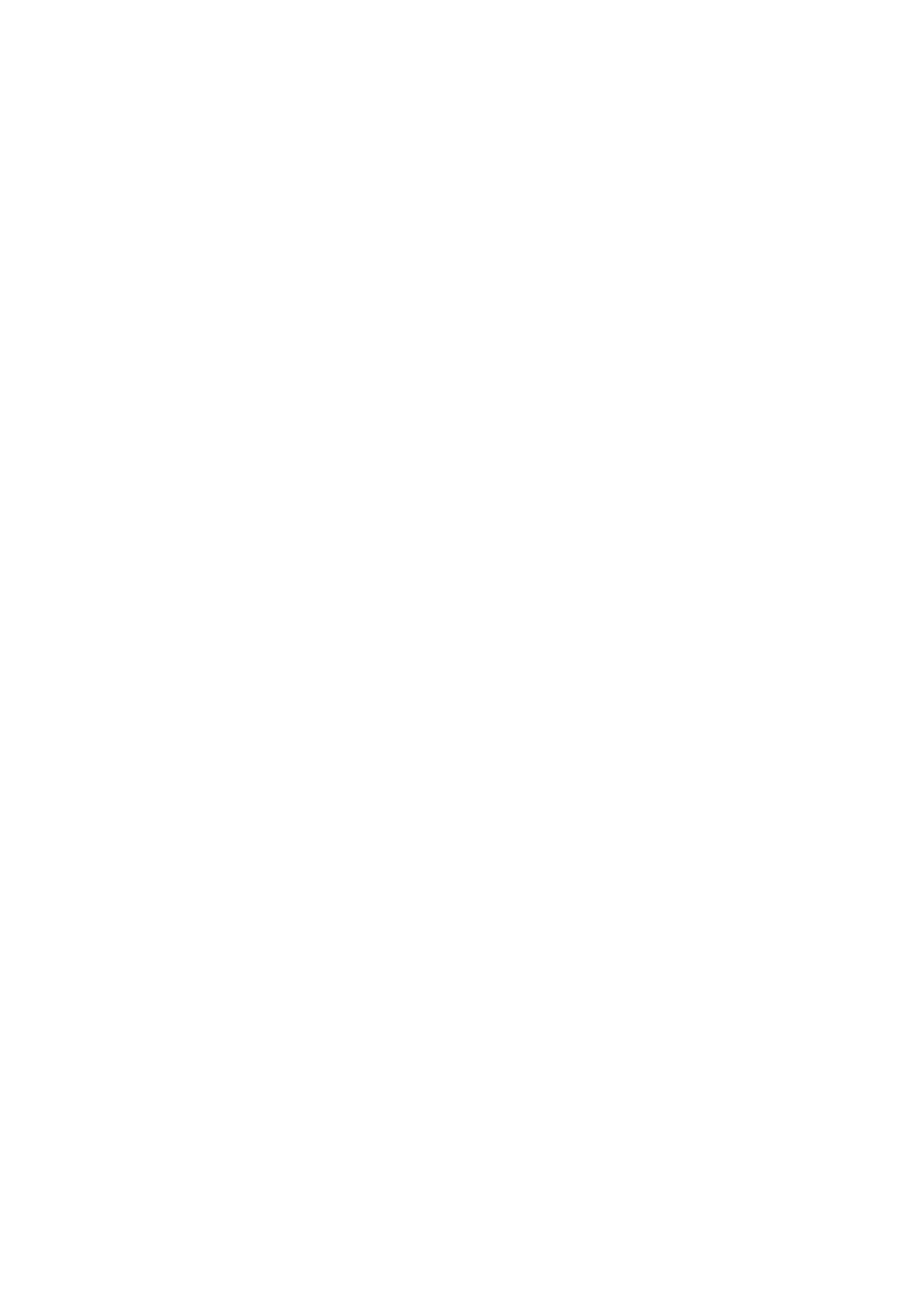# **MEMBERS CONSULTATIVE GROUP**

(as of April **8, 1996)**

FRANK **S.** ALEXANDER, Atlanta, Georgia

STEPHEN L. BABCOCK, Orange Park, Florida

D. BENJAMIN BEARD, Moscow, Idaho

MARION W. BENFIELD, JR., Winston-Salem, North Carolina

ROBERT M. BERGER, Chicago, Illinois

GEORGE W. BERMANT, Denver, Colorado

CARYL **S. BERNSTEIN,** Washington, **D.C.**

AMELIA H. Boss, Philadelphia, Pennsylvania

EDWARD R. BROWN, Cleveland, Ohio

**JOHN** P. BURTON, Santa Fe, New Mexico

HELEN DAVIS CHAiTMAN, Somerset, New Jersey

JONATHAN CHURCHILL, New York, New York

NEIL B. COHEN, Brooklyn, New York

**BARRY A.** CURRIER, Gainesville, Florida

**JEROME J. CURTIS,** JR., Sacramento, California

EDWARD I. CUTLER, Tampa, Florida

**JOHN** H. DAVIDSON, Vermillion, South Dakota

**WENDELL** DAVIS, JR., New York, New York

**ALLEN C.** DEWEY, JR., Albuquerque, New Mexico

ANTHONY M. DILEO, New Orleans, Louisiana

PHYLLIS KAY DRYDEN, San Francisco, California

DIANE DURGIN, Atlanta, Georgia

S. CHURCHILL ELMORE, Washington, D.C.

LYNN M. EWING, JR., Nevada, Missouri

ARTHUR GAUDIO, Laramie, Wyoming

DANIEL **A.** GECKER, Richmond, Virginia

**A.** SPENCER GILBERT III, Jackson, Mississippi

GILSON B. GRAY III, New York, New York

HENRY M. GRETHER, JR., Carlsbad, California

KENNETH L. HIRSCH, Pittsburgh, Pennsylvania

SHEILA S. **HOLLIS,** Washington, D.C.

THOMAS WOODWARD HOUGHTON, Houston, Texas

ARNETTE R. HUBBARD, Chicago, Illinois

HowARD H. KARMAN, Casa Grande, Arizona

A. KODZO PAAKU KLUDZE, Camden, New Jersey

GERALD KORNGOLD, Cleveland, Ohio

SYBIL H. LANDAU, New York, New York

HERBERT LAZEROW, San Diego, California

GEORGE W. **LIEBMANN,** Baltimore, Maryland

SANFORD **J.** LIEBSCHUTZ, Rochester, New York

VII